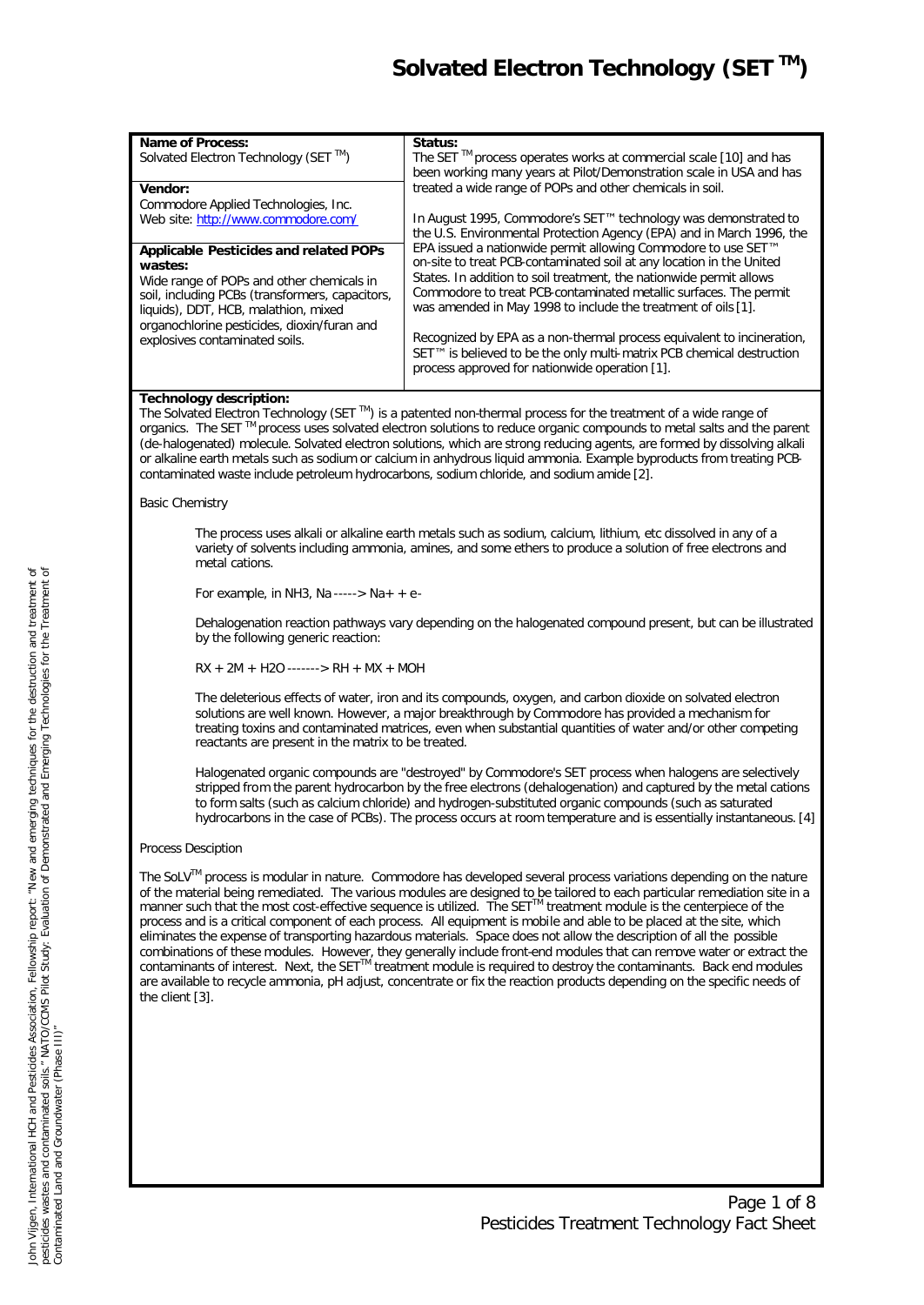

### **Treatment efficiency:**

The SoLV™ process can be modified to deliver the targeted remediation level. Soils containing many different organic contaminates have been treated. These include PCBs, PAHs, chlorinated solvents, dioxins, furans, pesticides, hexachlorobenzene, BTXs, volatiles, and semi-volatiles. After treatment with the SoLV™ process, treated soils pass all TCLP criteria for replacement or non-hazardous waste landfill disposal. The following Table contains data from several projects. Small quantities of soil are treated in the S/4 treatment unit while larger quantities are treated in the S-10 [3].

#### **Destruction of PCBs in Various Soils**

| <b>Source of Soil</b> | <b>Soil Type</b> | Pre-Treatment (ppm) | Post-Treatment (ppm) |
|-----------------------|------------------|---------------------|----------------------|
| Harrisburg, PA        | Sand, clav       |                     |                      |
| Los Alamos, NM        | Sand, silt, clav |                     |                      |
| New York              | Sand, silt       | 1250                | Z.U                  |
| Monroe, LA            | Sand, silt, clav |                     |                      |

#### **Oils** [3]

Oils such as contaminated transformer and cutting fluids can be readily detoxified using SETTM in Commodore's L-1200 system. This is a liquid unit, which requires the ability to pump the material to be treated. Oils containing over 20,000 ppm of PCB have been detoxified to below 0.5 ppm PCB. The next Table lists data for destruction of PCBs in oils.

### **Destruction of PCBs in Oils**

| Material                                                                | Pre-Treatment (ppm) | Post-treatment (ppm) |  |  |
|-------------------------------------------------------------------------|---------------------|----------------------|--|--|
| Used Motor oil                                                          | 23,339              | < 1.0                |  |  |
| Transformer oil                                                         | 509,000             | $20*$                |  |  |
| Mineral Oil                                                             | 5000                | ${<}0.5$             |  |  |
| Hexane                                                                  | 100,000             |                      |  |  |
| *Sodium feed was deficient. Can be improved by using additional sodium. |                     |                      |  |  |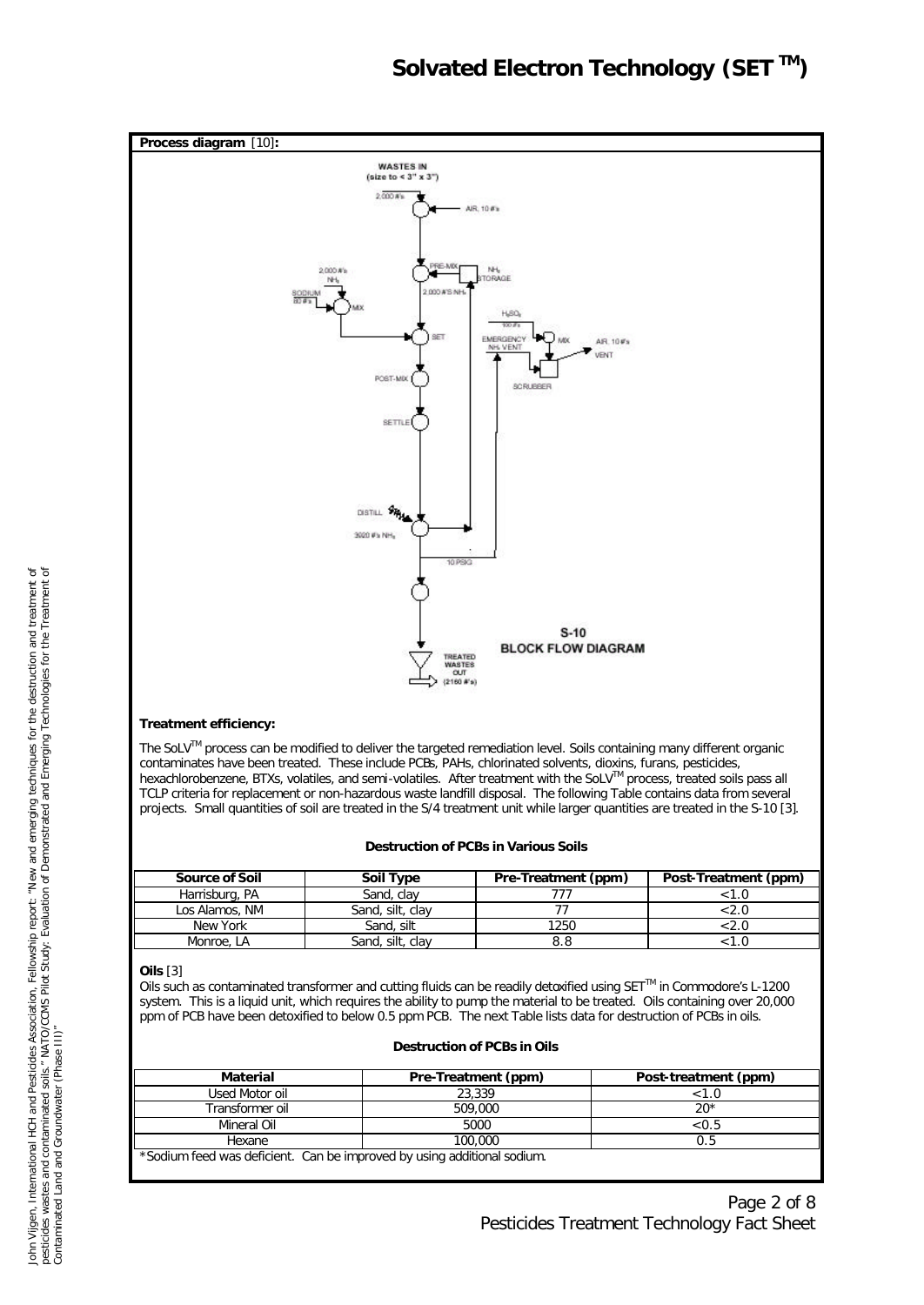# *Solvated Electron Technology (SET TM)*

Commodore further performed treatability study of PCB-contaminated soils from a transformer spill at a Pennsylvania Air National Guard site demonstrating destruction efficiencies of over 99%. Commodore Advanced Sciences is contracted to treat over 170 tons of PCB contaminated soil in 2000 [1].

Treated over 300 tons of PCB-contaminated soils excavated from an oil-spill site at the Pennsylvania Air National Guard base, located at the Harrisburg International Airport, utilizing the full-scale S-10 system to reduce PCB levels to <1ppm. During the treatment process, Commodore successfully performed an EPA demonstration of the commercial system [1].

# **PCBs/ Dioxins** [3]

Commodore has completed numerous treatability studies in house and on site. Only a couple will be discussed herein.

The following Table gives data from a clean up of soil from a site in New York State. The soil contained approximately 1200 ppm of PCB (Aroclor 1254) prior to treatment with SET. After treatment the PCB level was reduced to 1.4 ppm. Small quantities of PAHs (pyrene, phenanthrene) were also remediated.

| Contaminant  | Pre-Treatment (ppm) | Post-Treatment (ppm) |
|--------------|---------------------|----------------------|
| Aroclor 1254 | 1200                |                      |
| Mercury      | 0.21                | 0.08                 |
| Lead         | 433                 | 267                  |
| Pyrene       | -8                  | ΝD                   |
| Phenanthrene |                     |                      |

A New Bedford Harbor Massachusetts Sawyer Street site has been designated a superfund site due to PCB contamination. Commodore was one of three companies chosen to conduct demonstration studies on site under contract to Foster Wheeler Environmental Company. The river sediment was first washed with diisopropylamine by the Ionics RCC B.E.S.T ™ process producing an oil concentrate. The PCB level in the B.E.S.T concentrate was approximately 32,800 ppm. Dioxins /furans (TEFs) were also present at 47,000 ppt. This concentrate was reacted with SETTM in the SoLVTM process to destroy the PCB and dioxins. The results are given in the next Table. After treatment the material was found to have PCBs at a level of 1.3 ppm, well below regulatory requirements for disposal in non-hazardous waste landfills. Dioxins were also readily remediated.

#### **SETTM Treatment of Sludge New Bedford Harbor**

| Contaminant  | Pre-Treatment (ppm) | Post-Treatment (ppm) |
|--------------|---------------------|----------------------|
| PCB          | 32,800              |                      |
| Dioxin/Furan |                     | በ1 ን                 |
| Mercury      | 0.93                |                      |
| Lead         |                     |                      |
| Selenium     | <sup>7</sup> .5     |                      |
| Arsenic      |                     |                      |

The SETTM process can also be used to remediate dioxins when PCBs are not present. Waste oil from the McCormick and Baxter site in California was readily treated to ppt levels as illustrated in this Table.

**SETTM Treatment of Dioxins in Waste Oil, McCormick and Baxter site, Stockton, CA**

| Contaminant | Pre-<br>Treatment (ppt) | Post-<br>Treatment (ppt) |
|-------------|-------------------------|--------------------------|
| Dioxins     | 418,500                 |                          |
| -ūrans      | 14                      |                          |

## **Hexachlorobenzene** [3]

SET<sup>™</sup> is very effective in destruction of hexachlorobenzene in soils. Sandy soil containing 67.6 ppm of hexachlorobenzene was treated in the CMDU on site at Las Vegas, Nevada with a SET solution containing approximately 4 % by weight of sodium. The treated sandy soil was found to contain <2 ppm of hexachlorobenzene. GC/MS analysis of the treated soil established that no chlorinated species were detected in the soil.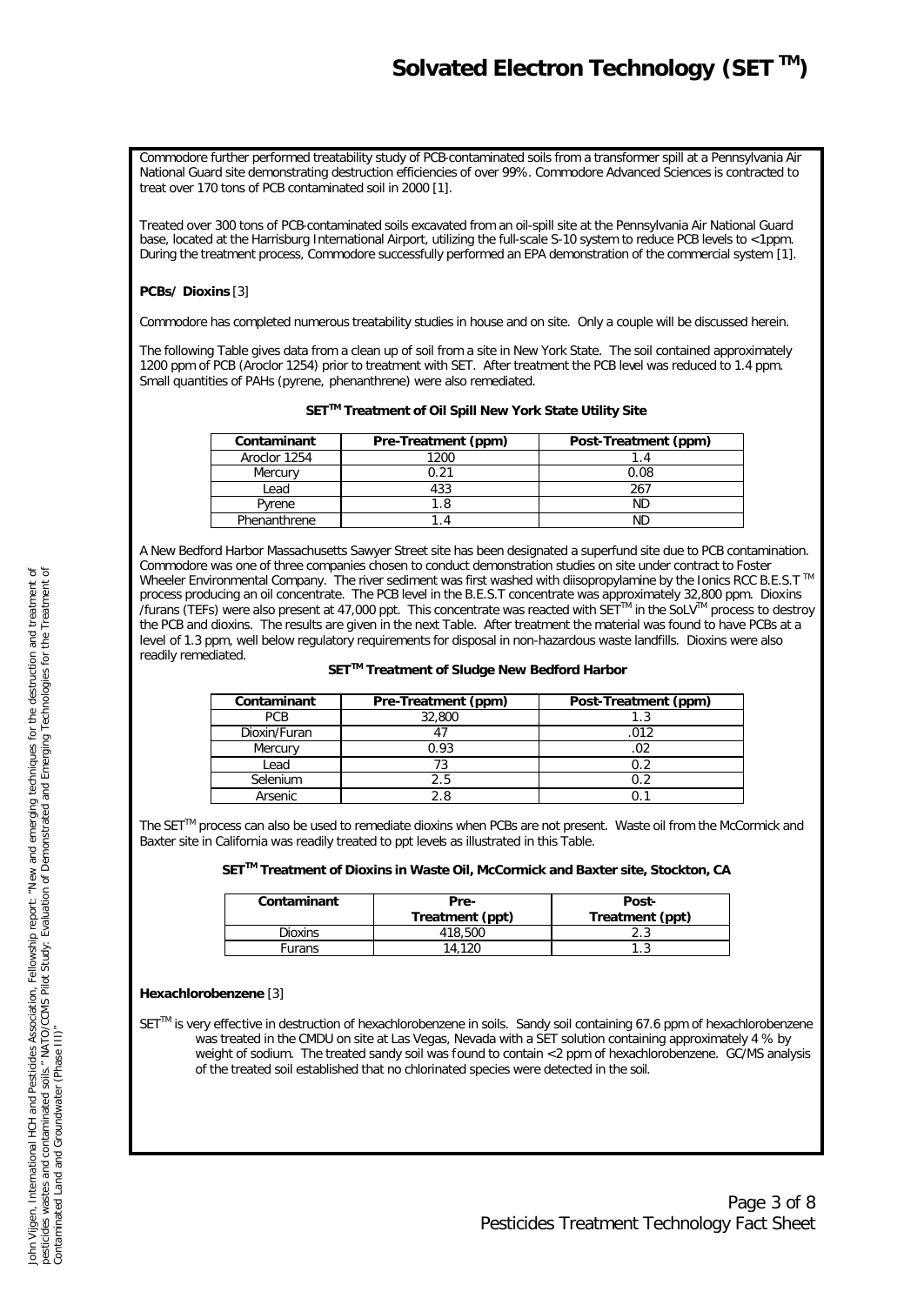The SET<sup>TM</sup> process can also be used to remediate dioxins when PCBs are not present. Here 100 pounds of soil was treated [10]. Waste oil from the McCormick and Baxter site in California was readily treated to ppt levels as illustrated in this Table.

## **SETTM Treatment of Dioxins in Waste Oil, McCormick and Baxter site, Stockton, CA**

| Contaminant | Pre-<br>Treatment (ppt) | Post-<br>Treatment (ppt) |
|-------------|-------------------------|--------------------------|
| Dioxins     | 418,500                 |                          |
| Furans      | 14.120                  |                          |

## **Hexachlorobenzene** [3]

SET<sup>™</sup> is very effective in destruction of hexachlorobenzene in soils. Sandy soil containing 67.6 ppm of hexachlorobenzene was treated in the CMDU on site at Las Vegas, Nevada with a SET solution containing approximately 4 % by weight of sodium. The treated sandy soil was found to contain <2 ppm of hexachlorobenzene. GC/MS analysis of the treated soil established that no chlorinated species were detected in the soil.

## **Bulk Pesticides** [3]

Destruction of bulk pesticides has been carried out in Commodore's Marengo Ohio facility using malathion. This work was conducted in Commodore's L1200 liquid unit in 100 pound quantities. Near stoichiometric quantities of sodium were required to destroy the malathion. The levels of malathion in the treated material were at non-detect. Most bulk organic pesticides and herbicides containing halogens, phosphorous, or sulfur are amenable to reductive destruction using the SET .<br>process. Many waste streams produced when manufacturing pesticides can be remediated using SET<sup>™</sup>.

### **Pesticides in Soils** [3]

In addition to PCBs, other organics in soils, such as pesticides can be remediated. The next Table gives data from a project where soils from Hawaii and Virginia were contaminated with DDT, DDD, DDE, and dieldrin. In all cases, the soils were remediated to non-detect levels of the respective pesticide. These runs were conducted on site at Port Hueneme, California Naval Station using Commodore's mobile demonstration unit (CMDU). Soils were shipped in from other naval facilities.

### **Destruction of Pesticides in Soil with SETTM**

|                          | <b>DDD</b> | DDT    | <b>DDE</b> | <b>Dieldrin</b> |
|--------------------------|------------|--------|------------|-----------------|
| <b>Barbers Point, HI</b> |            |        |            |                 |
| Pre-treatment            | 200        | 180    | 69         | <b>ND</b>       |
| Post-treatment           | $-.02$     | $-.02$ | $-.02$     | <b>ND</b>       |
| Dahlgren, VA             |            |        |            |                 |
| Pre-treatment            |            | 1.6    | <b>ND</b>  |                 |
| Post-treatment           |            | < 0.02 | ΝD         |                 |

# **Explosives** [3]

Soil collected form Los Alamos, New Mexico, contaminated with RDX, HMX, and 1,2 DNB, has been remediated using SET. After treatment, no detectable level of explosive was noted. This Table contains data from this soil.

**Destruction of Explosives in Soil, from Los Alamos, New Mexico**

|                            | <b>HMX</b> | <b>RDX</b> | <b>1,2 DNB</b> |
|----------------------------|------------|------------|----------------|
| Not Treated<br>(mg/kg)     | 1600       | 3580       | 9.6            |
| Treated<br>(mg/kg)         | .03        | .03        | .03            |
| Detection Limit            | .03        | .03        | .03            |
| Destruction Efficiency (%) | 99.9999    | 99.99999   | 99.99          |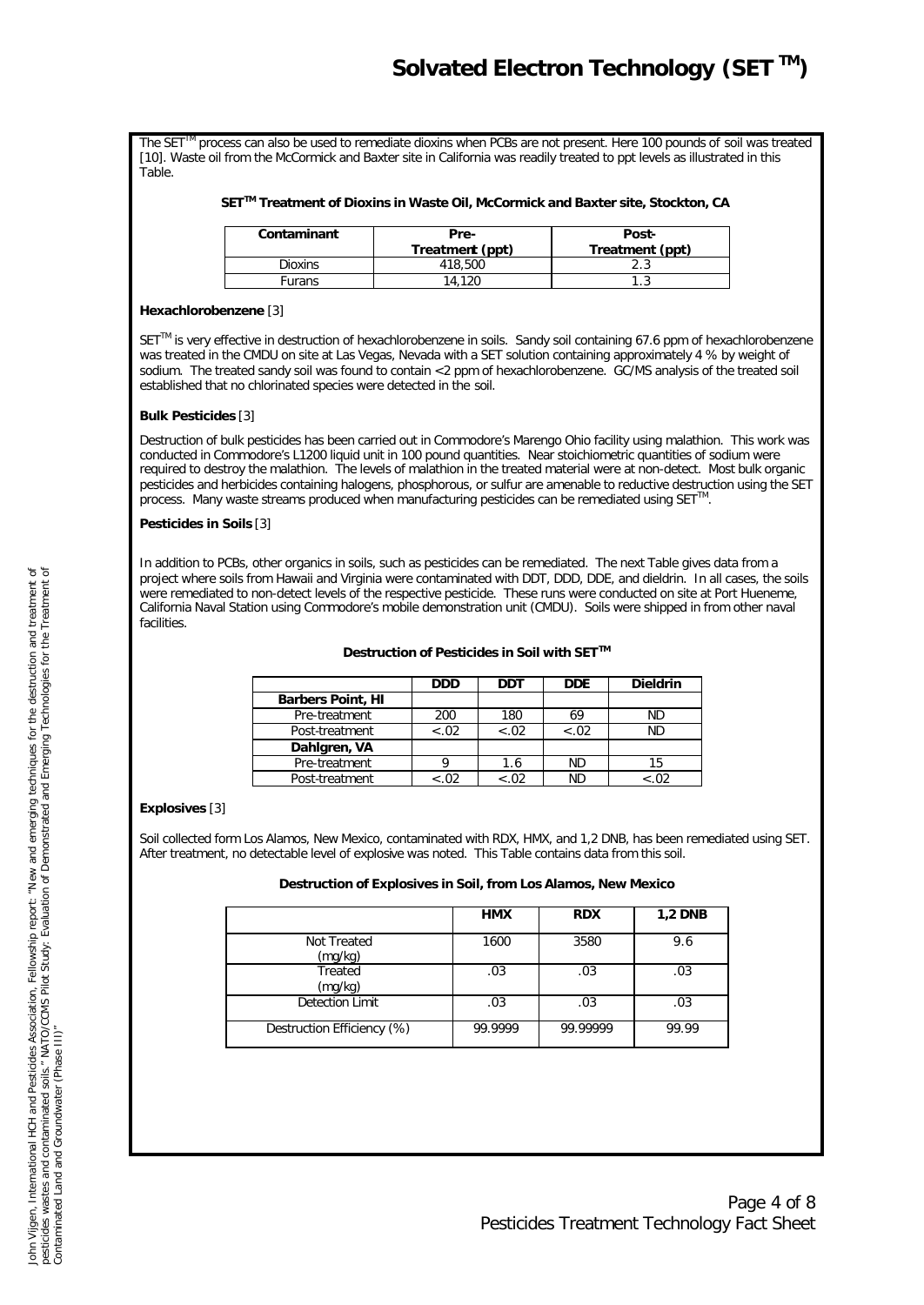## **Chemical Warfare Agents** [3]

Over 300 tests have been conducted by Commodore on all stockpiled agents (GA, GB, GD, GF, Lewisite, VX, HD, HT, T, HN-1, HN-3, HL, picric acid, CG, and CK). Destruction efficiencies of greater than 99.9999 % have consistently been attained. As part of the army ACWA program, reaction products have been extensively characterized. They have also been tested for acute toxicity and found to be CLASS 1 or Class 0 level.

Within the framework of A CWA programme, Teledyne-Commodore's Solvated Electron Technology (SET ™) was to test all seven primary components of their total solution. The demonstrations were to be conducted at DPG in Dugways, Urtah and at Deseret Chemical Depot (DCD) a t the chemical Agent Munitions Disposal Systems (SAMDS) in Tooele, Utah.

However agent testing could not be completed and some of the conclusions are as follows [6]:

The lack of any data for agent or energetics from the ACWA demonstration prohibits the validation of the SET technology. Extensive laboratory and bench scale testing of the SET with agents HD, HT, GB and VX indicates that destruction efficiencies greater than 99.9999% can be achieved routinely [7]. Laboratory testing of SET with energetics (TNT, RSX, tetryl, M28 propellant, and Comp B) [8] as well limited chemical analyses from the SET-Energetics workup runs indicate that destruction efficiencies greater than 99.999% can be achieved routinely for all energetics except NG; the highest DRE for NG was 99.996%.

In summary, no information regarding the effectiveness of SET was collected during the ACWA Demonstration Test Program. Although prior small-scale laboratory testing by the technology provider indicates the likely effectiveness with agent and energetics, agents and energetics destruction have not been independently verified and validated in demonstration testing.

Radioactive Waste [1]

Currently treating 20,500 lbs. of mixed radioactive and hazardous solvent wastes for a contract with American Ecology Recycle Center, Inc. (AERC), at facilities in Oak Ridge, Tennessee. The SL-2 SET system is treating hazardous residues generated during the cleanup of radioactively contaminated tools, equipment, and other metallic materials.

Using the company's proprietary SET™ process, Commodore has treated 60,000 pounds of radioactive mixed waste.

## **Throughput:**

SET™ is *scalable* and can accommodate the size of the project. Commodore's units can be efficiently and effectively scaled to treat any amount of waste, no matter how large or small [1].

Commodore's commercial L1200 liquid unit applicable to materials like PCBs in oil, liquid pesticides or extracted contaminates. Commodore's L1200 liquid unit in 100 pound quantities [3].

Larger quantities are treated in the S-10 with 10 ton per day [3].

Commodore also has a solids handling unit capable of treating drum quantities of solids or liquids. This treatment unit is Commodore's S/4 treatment vessel. Small quantities of soil are treated in the S/4 [3].

#### **Wastes/Residuals:**

The primary effluents of the SET™ process are non-hazardous inorganic sodium salts and hydrocarbons. Verified by the US Environmental Protection Agency, the halogenated organic (containing fluorine, iodine or chlorine) materials found in hazardous wastes do not survive the treatment process. Depending on the original waste agent, the residual waste products from the process can be disposed in a regulated landfill, returned to the environment, or event reused in another process [1]. After treatment with the SoLV™ process, treated soils pass all TCLP criteria for replacement or non-hazardous waste landfill disposal [3].

#### **Reliability:**

SET systems are constructed from commercial mixers, refrigeration systems, boilers, and other readily available equipment. This equipment is subject to routine maintenance as may be expected, and the SET systems are designed to operate at 80% capacity continually.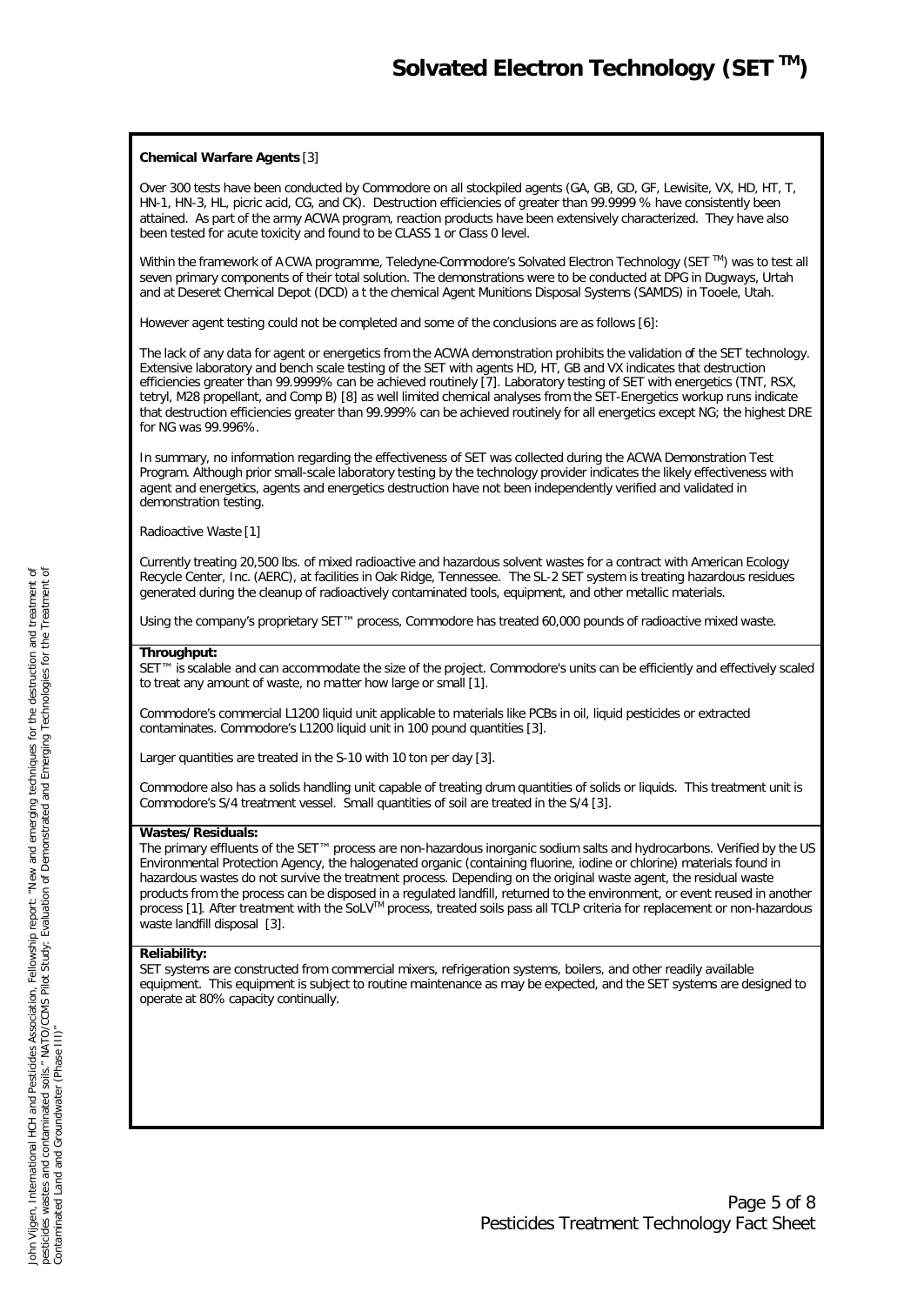#### **Limitations:**

Any compound capable of chemical reduction, in such a form as can be wetted by ammonia, is a candidate for SET treatment. Water content above 40% by weight will require some form of drying. Size restrictions are currently 18" diameter for solid materials.

#### **Detailed information**:

## **Full Scale Treatment examples:**

See Annex

### **Transportability:**

All equipment is mobile and able to be placed at the site [3].

#### **Conclusion:**

The SET<sup>™</sup> process is a well-developed technology working now at commercial scale and has a proven record of practical demonstration and pilot scale experiences for pesticides and related POPs compounds. Commodore's S-10 is able to treat 10 ton per day. The company is claiming to work since 3 years at a commercial scale especially in the field of nuclear waste and PCB's and quotes that the market prices for the treatment of pesticides are just too low.

#### **Vendor Contact details:**

Mack Jones 2121 Jamieson Avenue, Suite 1406 Alexandria, Virginia 22314 Commodore Solution Technologies, Inc. United States Ph: +1 505.872.6803 Fax: +1 703.566.7526 Email: mjones@commodore.com

*\*Note: This NATO/CCMS fellowship report does not certify any particular technology, but tries to summarise the state of the art of the concerned technology on the basis of data delivered by the company or other source, which have been made available to the author and refers the reader to original documents for further evaluation. Without the efforts of the Technology supplier it would not have been possible to set up this fact sheet.*

*\*\*\*\* Note:The text for this report is verified by the Technology supplier on 12. December 2002*

# **References:**

- 1. http://www.commodore.com/ (version between March and December 2002)
- 2. Commodore, October 1998
- 3. Solvated Electron Chemistry, A Versatile Alternative for Waste Detoxification, Dr. Gerry Getman Vice President-Research and Development, Commodore Solution Technologies, Inc., 4500 Township Road TWP 161, Marengo, OH 43334, August 15, 1999
- 4. US EPA SITE PROGRAM, Vendor information
- 5. http://www.pmacwa.org/code/technology/teledyne.asp
- 6. Assembled Chemical Weapons Assessment Program, Supplemental Report to Congress, June 2001
- 7. Teledyne-Commodore, *Draft Demonstration test Technical Report*, 17 November 2000, pp. 4-42, 4-55, 4-64.
- 8. Ibid, pp. 4-45-4-45-4-48, 4-55-4-59, 4-64-4-65.
- 9. Ibid, pp. 3-80-3-88.
- 10. Written comments on Fact Sheet Mack Jones, Commodore, 12. December 2002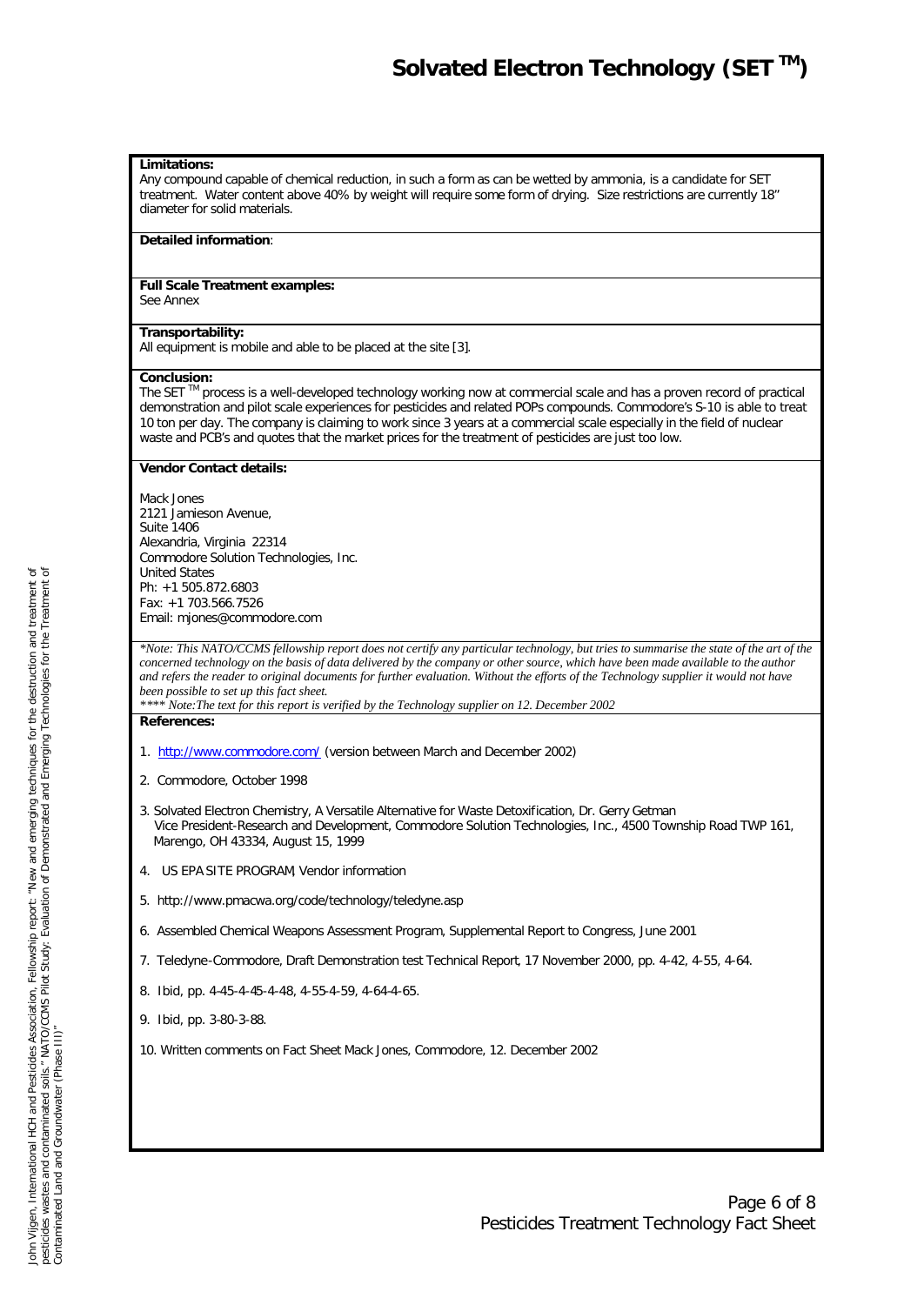| 4,968,393              | 11/06/90 | Membrane Divided Aqueous-<br>Nonaqueous System for<br>Electrochemical Cells                                                                   | Dehalogenation by<br>electrochemistry using<br>divided<br>aqueous/nonaqueous cells                     |                                                                   |
|------------------------|----------|-----------------------------------------------------------------------------------------------------------------------------------------------|--------------------------------------------------------------------------------------------------------|-------------------------------------------------------------------|
| 5,110,364              | 05/05/92 | Processes for Decontaminating<br><b>Polluted Substrates</b>                                                                                   | Treatment of soils, surfaces<br>oils, by solvated electron<br>solutions                                |                                                                   |
|                        |          |                                                                                                                                               |                                                                                                        |                                                                   |
| 5,414,200              | 5/09/95  | Non-Metallized and<br>Substoichiometric Metallized<br>Reactions with Ammonia and<br>Other Weak Bases in the<br>Dehologenation of Refrigerants | CFC destruction by solvated<br>lelectron and ammonia                                                   |                                                                   |
|                        |          |                                                                                                                                               |                                                                                                        |                                                                   |
| $\overline{5,495,062}$ | 02/27/96 | Methods of Decontaminating<br>Nuclear waste-Containing Soil                                                                                   | Removal of radionuclides in<br>soil                                                                    | Israel, New Zealand                                               |
|                        |          |                                                                                                                                               |                                                                                                        |                                                                   |
| 5,497,627              | 03/12/96 | Methods for Purifying Refrigerant<br>Compositions                                                                                             | Aqueous extraction of select<br>refrigerants from mixes<br>allowing recovery of the<br>useful material |                                                                   |
|                        |          |                                                                                                                                               |                                                                                                        |                                                                   |
| 5,516,968              | 05/14/96 | Methods of Decontaminating<br>Mercury-Containing Soils                                                                                        | Removal of mercury from<br>soils                                                                       | Australia, Israel,<br>Japan, Pakistan,<br>South Africa            |
|                        |          |                                                                                                                                               |                                                                                                        |                                                                   |
| 5,559,278              | 09/24/96 | Methods for the Destruction of<br>Ozone Depleting Substances                                                                                  | CFC destruction by solvated<br>electron and ammonia                                                    | Australia, New<br>Zealand, Pakistan,<br>South Africa              |
|                        |          |                                                                                                                                               |                                                                                                        |                                                                   |
| 5,602,295              | 03/11/97 | Methods for the Elimination of<br>Cyanides in the Dehalogenation of<br>Halofluorocarbons                                                      | CFC destruction                                                                                        | Australia                                                         |
|                        |          |                                                                                                                                               |                                                                                                        |                                                                   |
| 5,998,691              | 12/07/99 | Method and Apparatus to Destroy Chem DeMil applications<br>Chem Warfare Agents                                                                |                                                                                                        | Iran, Turkey, South<br>Africa, Pakistan,<br>Eurasian, North Korea |
|                        |          |                                                                                                                                               |                                                                                                        |                                                                   |
| 5,613,238              | 03/18/97 | Method of Decontaminating Soils<br>Containing Hazardous Metals                                                                                | Removal of heavy metals<br>from soil                                                                   | Israel, Japan, New<br>Zealand, Pakistan,<br>South Africa          |
|                        |          |                                                                                                                                               |                                                                                                        |                                                                   |
| 5,616,821              | 04/01/97 | Method for Purifying and<br>Recovering Contaminated<br>Refrigerants with Solutions of<br>Bases in Organic Solvents                            | Selective refrigerant<br>destructive refrigerant                                                       | Australia, Israel,<br>Pakistan, South Africa                      |
|                        |          |                                                                                                                                               |                                                                                                        |                                                                   |
| 5,678,231              | 10/14/97 | Method of Decontaminating<br>Substrates with In-Situ Generated radioactive metals<br>Cyanides                                                 | Removal of heavy and                                                                                   |                                                                   |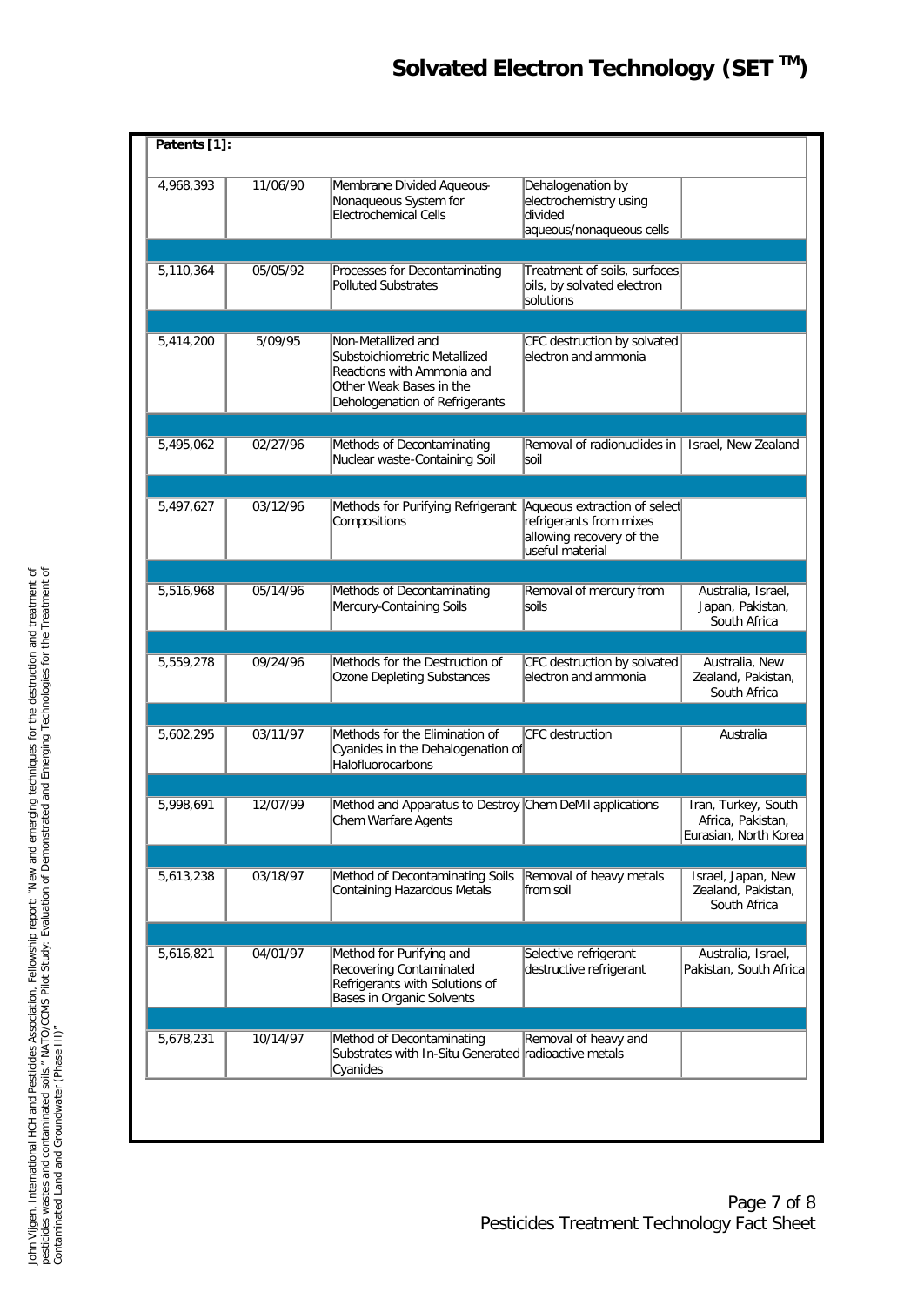# *Solvated Electron Technology (SET TM)*

| 5,698,750 | 12/16/97  | Method for Purifying<br>Contaminated Refrigerants with<br>Aqueous Solutions of Bases | Selective refrigerant<br><b>destruction</b>              |                                |
|-----------|-----------|--------------------------------------------------------------------------------------|----------------------------------------------------------|--------------------------------|
|           |           |                                                                                      |                                                          |                                |
| 5,582,744 | 12/10/96  | <b>Pressurized Filtration</b>                                                        | Apparatus for pressure<br>filtration of a slurry mixture |                                |
|           |           |                                                                                      |                                                          |                                |
| 6,049,021 | 4/11/2000 | Method for Remediation of sites<br>Contaminated with Toxic Wastes                    |                                                          |                                |
|           |           |                                                                                      |                                                          |                                |
| 6.121.506 | 9/19/2000 | Method for Destroying Energetic<br>Materials                                         | Explosives/Pyrotechnics<br>destruction applications      | Pakistan, South<br>Korea, Iran |

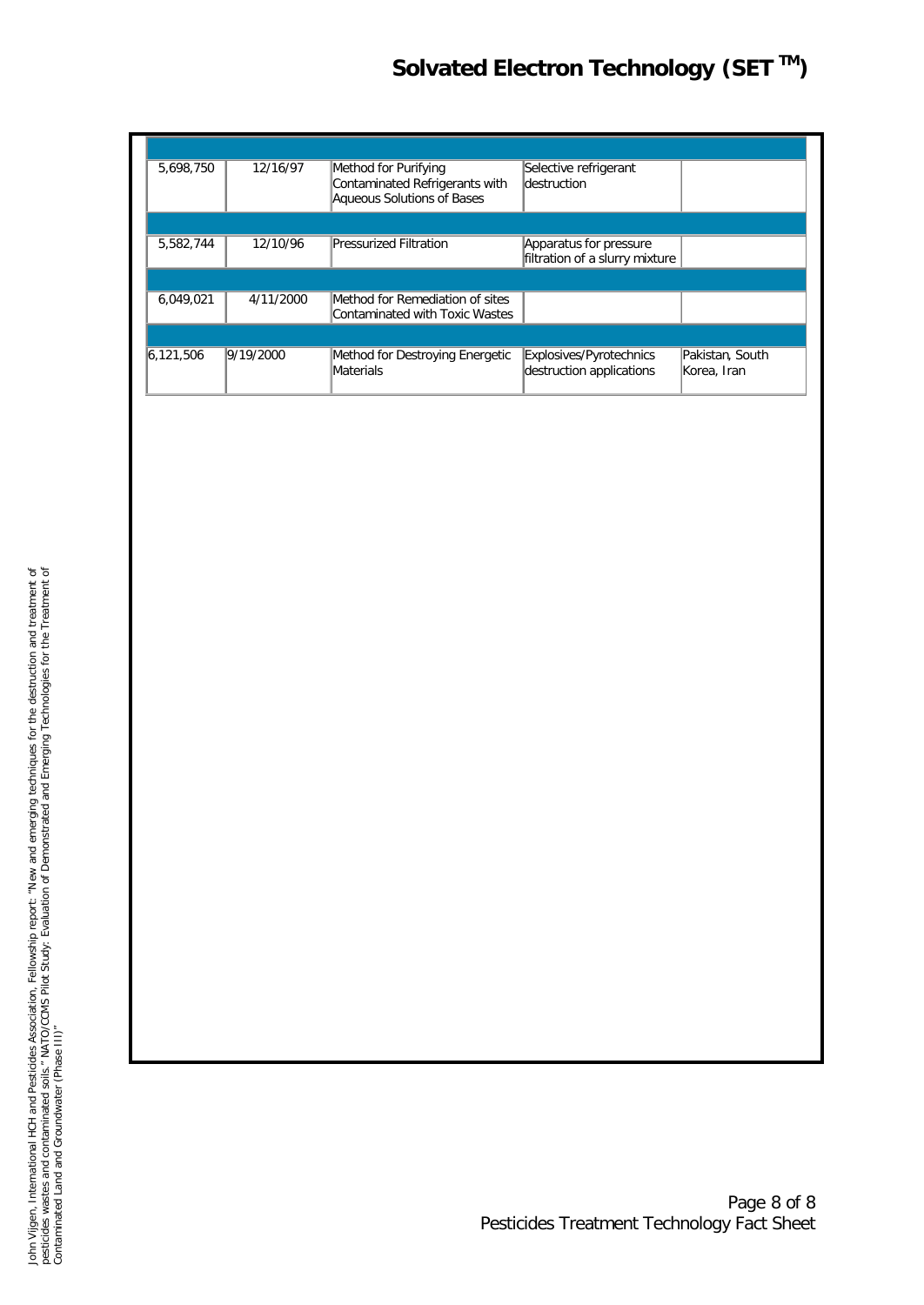| Technology<br>Provider                                             | Techno-<br>logy | $Scale+$                                         | Pest<br>Comp.<br>treated         | <b>Related comp</b><br>treated                                             | Validation<br>project<br>experience**                           | Applicability<br>$Ranking++$ | <b>Additional Remarks</b>                                                                                                                                                  |  |  |
|--------------------------------------------------------------------|-----------------|--------------------------------------------------|----------------------------------|----------------------------------------------------------------------------|-----------------------------------------------------------------|------------------------------|----------------------------------------------------------------------------------------------------------------------------------------------------------------------------|--|--|
| Commodore                                                          | <b>SET</b>      | Р,<br><b>SITE</b><br>Demon-<br>stration<br>tests | DDT, DDE,<br>Dieldrin in<br>soil | PCB, chlordane,<br>Dioxin<br>Furans in waste<br>oil, sediments<br>and soil |                                                                 | DA                           | At Port Hueneme a Mobile Disposal Unit 2 (CDMU2)<br>conducted treatability test for soils coming from various<br>sources and also at Commodore's facility in Marengo, Ohio |  |  |
| Commodore                                                          | <b>SET</b>      | B                                                |                                  | Explosives in soil                                                         |                                                                 |                              |                                                                                                                                                                            |  |  |
| Commodore                                                          | <b>SET</b>      |                                                  |                                  | PCB                                                                        |                                                                 | DA                           | Pennsylvania Air National Guard site transformer spill and<br>oil spill at commercial scale with S-10                                                                      |  |  |
|                                                                    |                 |                                                  |                                  |                                                                            |                                                                 |                              |                                                                                                                                                                            |  |  |
|                                                                    |                 |                                                  |                                  |                                                                            |                                                                 |                              |                                                                                                                                                                            |  |  |
| $+$ Key:                                                           |                 | F - Full-scale applications completed            |                                  |                                                                            | ++Key: Applicability ranking for pesticides                     |                              |                                                                                                                                                                            |  |  |
| P - Pilot/Demonstration scale completed; no F-applications         |                 |                                                  |                                  |                                                                            | DA - Direct applicable                                          |                              |                                                                                                                                                                            |  |  |
| B - Bench/Laboratory scale completed; no P or F-applications       |                 |                                                  |                                  |                                                                            | FS 1 – Full scale within reasonable period possible 0-2 years   |                              |                                                                                                                                                                            |  |  |
| T - Theoretical applicable, no B,P, F applications                 |                 |                                                  |                                  |                                                                            | FS 2 - Full scale within considerable period possible 2-5 years |                              |                                                                                                                                                                            |  |  |
| * Vendor claims performance of demonstration, but no data provided |                 |                                                  |                                  |                                                                            | ** Validation on the basis of info provided in Table 2 and 3    |                              |                                                                                                                                                                            |  |  |
| NR - Not reported, ND - Not detected                               |                 |                                                  |                                  |                                                                            |                                                                 |                              |                                                                                                                                                                            |  |  |

# **Table 1: Technology overview Alternative Waste technologies – Summary-Technical Details**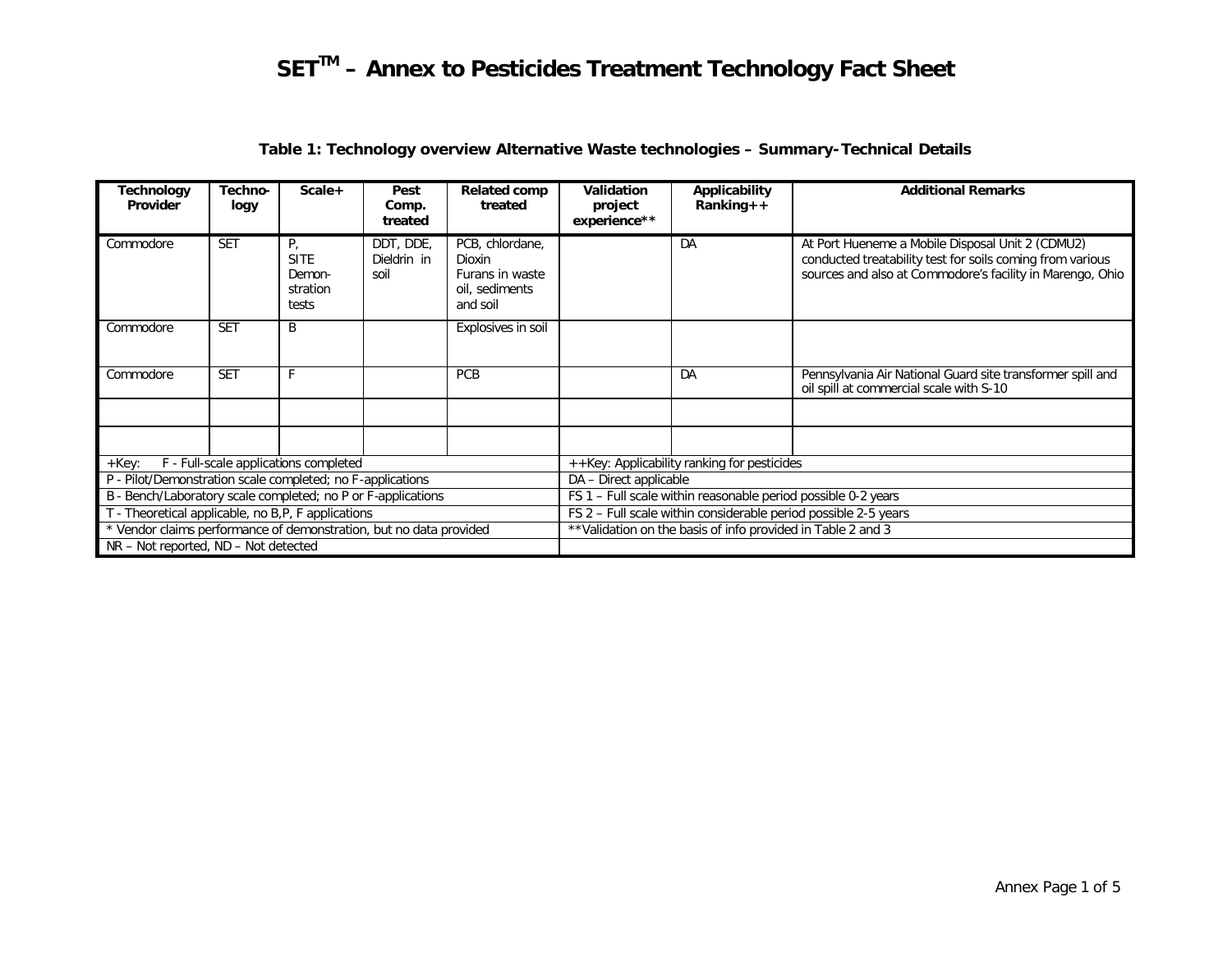| Location/project                       | <b>Contaminants</b>     | Amount             | <b>Results incl DRE, Pre-</b>           | <b>Client References</b>                                                                                                   |
|----------------------------------------|-------------------------|--------------------|-----------------------------------------|----------------------------------------------------------------------------------------------------------------------------|
|                                        |                         | treated<br>in tons | treat, Post treat,<br>Emissions, energy | Name, address, contactperson phone, Email, fax                                                                             |
|                                        |                         |                    | consumption, costs*                     |                                                                                                                            |
| Port Hueneme, (PH)-1                   | Pilot testing DDT,      | Liter sized        |                                         | Client references are available upon request by persons with                                                               |
| Source: Barbers Point HI               | DDE in soil             | aliquots           |                                         | valid interests [10] At Port Hueneme a Mobile Disposal Unit 2<br>(CDMU2) conducted treatability test for soils coming from |
|                                        |                         |                    |                                         | various sources. Port Hueneme treated liter sized aliquots of                                                              |
|                                        |                         |                    |                                         | seven differing materials [10]                                                                                             |
| $(PH)-2$                               | Pilot testing DDT,      | Liter sized        |                                         | As above                                                                                                                   |
| Source: Dahlgren, VA                   | DDE, Dieldrin in soil   | aliguots           |                                         |                                                                                                                            |
| $(PH)-3$                               | PCB in soil             | Liter sized        |                                         | As above                                                                                                                   |
| Source: Port Hueneme                   |                         | aliquots           |                                         |                                                                                                                            |
| $(PH)-4$                               | PCB in soil             | Liter sized        |                                         | As above                                                                                                                   |
| Source: Guam                           |                         | aliguots           |                                         |                                                                                                                            |
| McCormick & Baxter site, Stockton, CA  | Dioxin & Furans in soil | 100 pounds soil    |                                         |                                                                                                                            |
| Soil from Los Alamos                   | HMX.                    |                    | $DRE - HMX = 99.999$                    |                                                                                                                            |
|                                        | RDX,                    |                    | $DRE-RDX = 99.9999$                     |                                                                                                                            |
|                                        | DNB in soil             |                    | DRE-DNB = $99.99$                       |                                                                                                                            |
| New York State Utility PCB Spill       | PCB in soil             |                    |                                         |                                                                                                                            |
| New Bedford Harbor Superfund Site      | PCB in sediments        |                    |                                         | Superfund                                                                                                                  |
| Pennsylvania Air National Guard site   | PCB-contaminated        | 170 tons of PCB    | destruction efficiencies of             |                                                                                                                            |
| transformer spill                      | soils                   | contamin, soil     | over 99%.                               |                                                                                                                            |
| oil-spill site at the Pennsylvania Air | PCB-contaminated        | 300 tons           | Treatment PCB levels to                 | Full-scale S-10 system. Commodore successfully performed                                                                   |
| National Guard base, located at the    | soils                   |                    | $<$ 1 $ppm$ .                           | an EPA demonstration of the commercial system                                                                              |
| Harrisburg International Airport       |                         |                    |                                         |                                                                                                                            |
| Marengo, Ohio                          | PCB-soil                |                    |                                         | At Commodore's facility in Marengo, Ohio, Commodore's<br>L1200 liquid unit in 100 pound quantities                         |
| Marengo, Ohio                          | DDD, DDE,               |                    |                                         | At Commodore's facility in Marengo, Ohio, Commodore's                                                                      |
|                                        | DDT, Dieldrin,          |                    |                                         | L1200 liquid unit in 100 pound quantities                                                                                  |
|                                        | Chlordane               |                    |                                         |                                                                                                                            |
| Marengo, Ohio                          | Malathion               |                    |                                         | At Commodore's facility in Marengo, Ohio, Commodore's                                                                      |
|                                        |                         |                    |                                         | L1200 liquid unit in 100 pound quantities                                                                                  |
| Las Vegas, Nevada                      | <b>HCB</b>              |                    |                                         | CMDU??                                                                                                                     |
|                                        |                         |                    |                                         |                                                                                                                            |

# **Table 2: Overview project experience per technology supplier Commodore**

\*In case of more details per project Table 3 should be used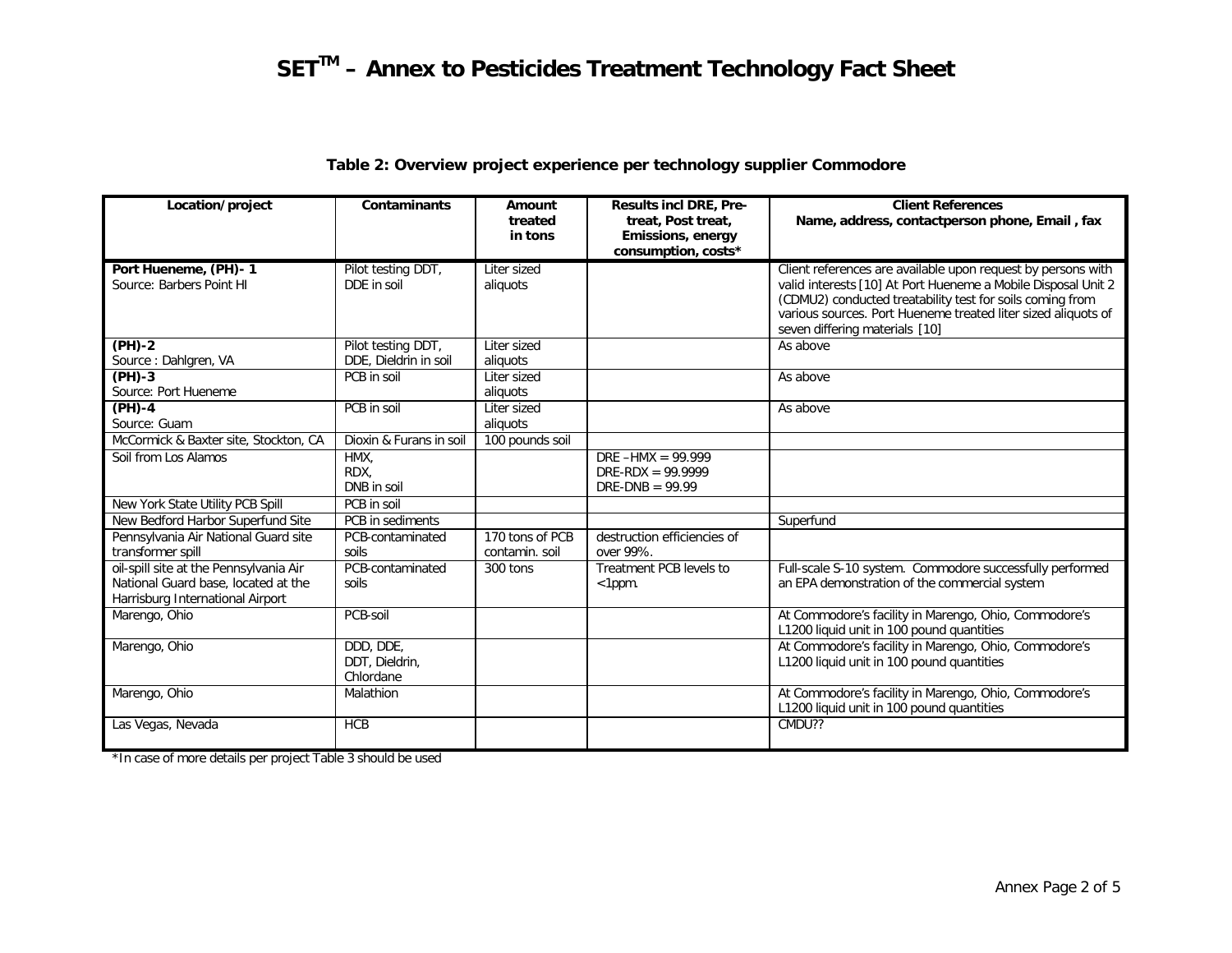| Location<br>project                                                               | Pre-treat<br>mg/kg                               | Post-treat<br>Mg/kg                                              | DRE's     | <b>Emissions</b><br>1.Air (HCL, Diox/furans<br>etc)<br>2. Water,<br>3. Waste (slags)                                                        | Energy<br>consumption. | Costs(Capital,<br>operating costs)                                                              | Others,<br>remarks                                          |
|-----------------------------------------------------------------------------------|--------------------------------------------------|------------------------------------------------------------------|-----------|---------------------------------------------------------------------------------------------------------------------------------------------|------------------------|-------------------------------------------------------------------------------------------------|-------------------------------------------------------------|
| Port Hueneme (PH)-1, Source:<br><b>Barbers Point HI</b><br>-DDD<br>-DDT<br>-DDE   | 200<br>180<br>69                                 | < 0.02<br>< 0.02<br>< 0.02                                       | <b>NR</b> | None of the projects had<br>emissions. The systems are<br>characterized by EPA as<br>"closed", and do not emit<br>regulated substances [10] |                        | Capital and<br>operating costs are<br>classified. For all<br>further mentioned<br>projects [10] |                                                             |
| $(PH)-2,$<br>Source: Dahlgren, VA<br>-DDD<br>-DDT<br>-Dieldrin                    | 9<br>1.6<br>15                                   | < 0.02<br>< 0.02<br>< 0.02                                       | <b>NR</b> | As mentioned before                                                                                                                         |                        |                                                                                                 |                                                             |
| $(PH)-3,$<br>Source: Port Hueneme<br>-PCB                                         | 777-931                                          | < 4.55<br>$<$ 20 <sup>*</sup>                                    |           | As mentioned before                                                                                                                         |                        |                                                                                                 |                                                             |
| $(PH)-4,$<br>Source: Guam<br>-PCB                                                 | 0.83                                             | $11.4 - 12.4**$                                                  |           | As mentioned before                                                                                                                         |                        |                                                                                                 |                                                             |
| Marengo Ohio MO-1,<br>Source: Port Hueneme<br>-PCB's                              | 120-183                                          | $0.43 - 1.7$                                                     |           | As mentioned before                                                                                                                         |                        |                                                                                                 | Commodore's L1200 liquid<br>unit in 100 pound<br>quantities |
| MO-2,<br>Source: Barbers Point<br>-DDD<br>-DDE<br>-DDT<br>-Dieldrin<br>-Chlordane | 263-512<br>197-362<br>920-1620<br>-ND<br>123-156 | ND-0.135<br>0.172-5.55<br>ND-0.072<br>ND-0.0002<br>$0.15 - 0.68$ |           | As mentioned before                                                                                                                         |                        |                                                                                                 |                                                             |

**Table 3 – Part 1: Overview detailed project information per project – Project name (from Table 2):**

**Table 3 –Part 2: Overview detailed project information per project – Project name (from Table 2):**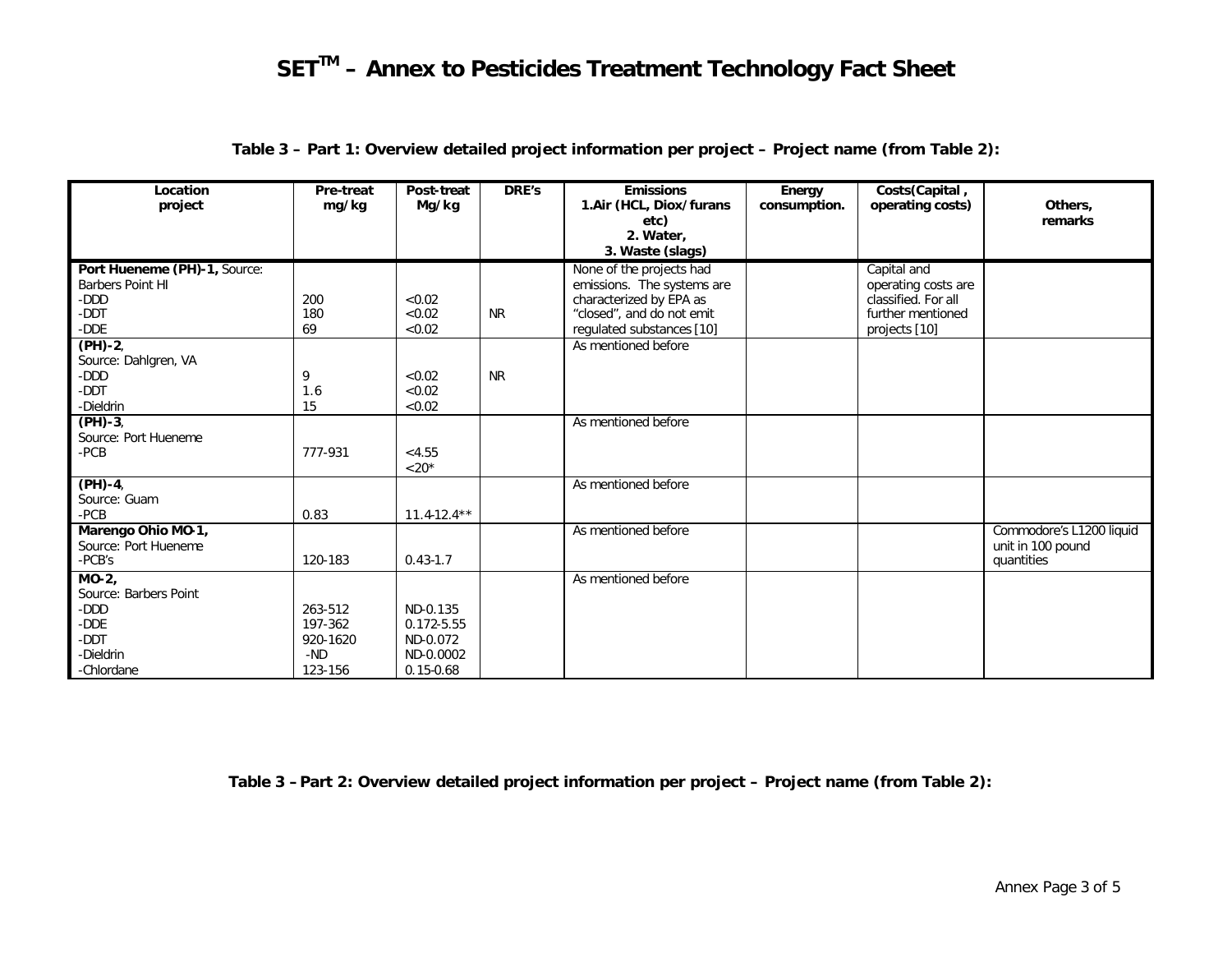| Locat<br>Project                                                                                                  | <b>Pre-treat</b><br>mg/kg | Post-treat<br>mg/kg  | DRE's     | <b>Emissions</b><br>1.Air (HCL, Diox/furans<br>etc)<br>2. Water,<br>3. Waste (slags) | Energy<br>consumption.               | Costs(Capital,<br>operating costs) | Others,<br>remarks                                           |
|-------------------------------------------------------------------------------------------------------------------|---------------------------|----------------------|-----------|--------------------------------------------------------------------------------------|--------------------------------------|------------------------------------|--------------------------------------------------------------|
| M03-, Source:<br>- malathion                                                                                      |                           | <b>ND</b>            |           |                                                                                      |                                      |                                    | Commodore's L1200 liquid<br>unit in 100 pound<br>quantities. |
| McCormick & Baxter site, Stockton/CA<br>-Dioxin<br>-Furans                                                        | 418.5<br>14.1             | 0.0023<br>0.0013     | <b>NR</b> |                                                                                      |                                      |                                    |                                                              |
| Soil from Los Alamos<br>-HMX<br>-RDX<br>-DNB                                                                      | 1,600<br>3,580<br>9.6     | 0.03<br>0.03<br>0.03 |           |                                                                                      |                                      |                                    |                                                              |
| New York State Utility PCB Spill<br>$-PCB$                                                                        | 1,200                     | 1.4                  |           |                                                                                      |                                      |                                    |                                                              |
| New Bedford Harbor Superfund Site<br>$-PCB$<br>-Diox/Furan                                                        | 32,800<br>47              | 1.3<br>0.012         |           |                                                                                      |                                      |                                    |                                                              |
| Pennsylvania Air National Guard site                                                                              |                           |                      |           |                                                                                      | S-10, is 300<br>Kw/hr.               |                                    |                                                              |
| oil-spill site at the Pennsylvania Air<br>National Guard base, located at the<br>Harrisburg International Airport |                           |                      |           |                                                                                      | $\overline{S-10}$ , is 300<br>Kw/hr. |                                    |                                                              |
| Las Vegas, Nevada<br>$-HCB$<br>-chlorinated components                                                            | 67.6 ppm                  | 2 ppm<br><b>ND</b>   |           |                                                                                      |                                      |                                    |                                                              |

\*Interference problems increased method detection limits

\*\*Reaction vessel contained residual contamination from prior run; although field screen indicated soil contained more than 50 mg/kg PCB's laboratory tests showed soil to contain little PCB's

# **Table 4: Overview Applications**